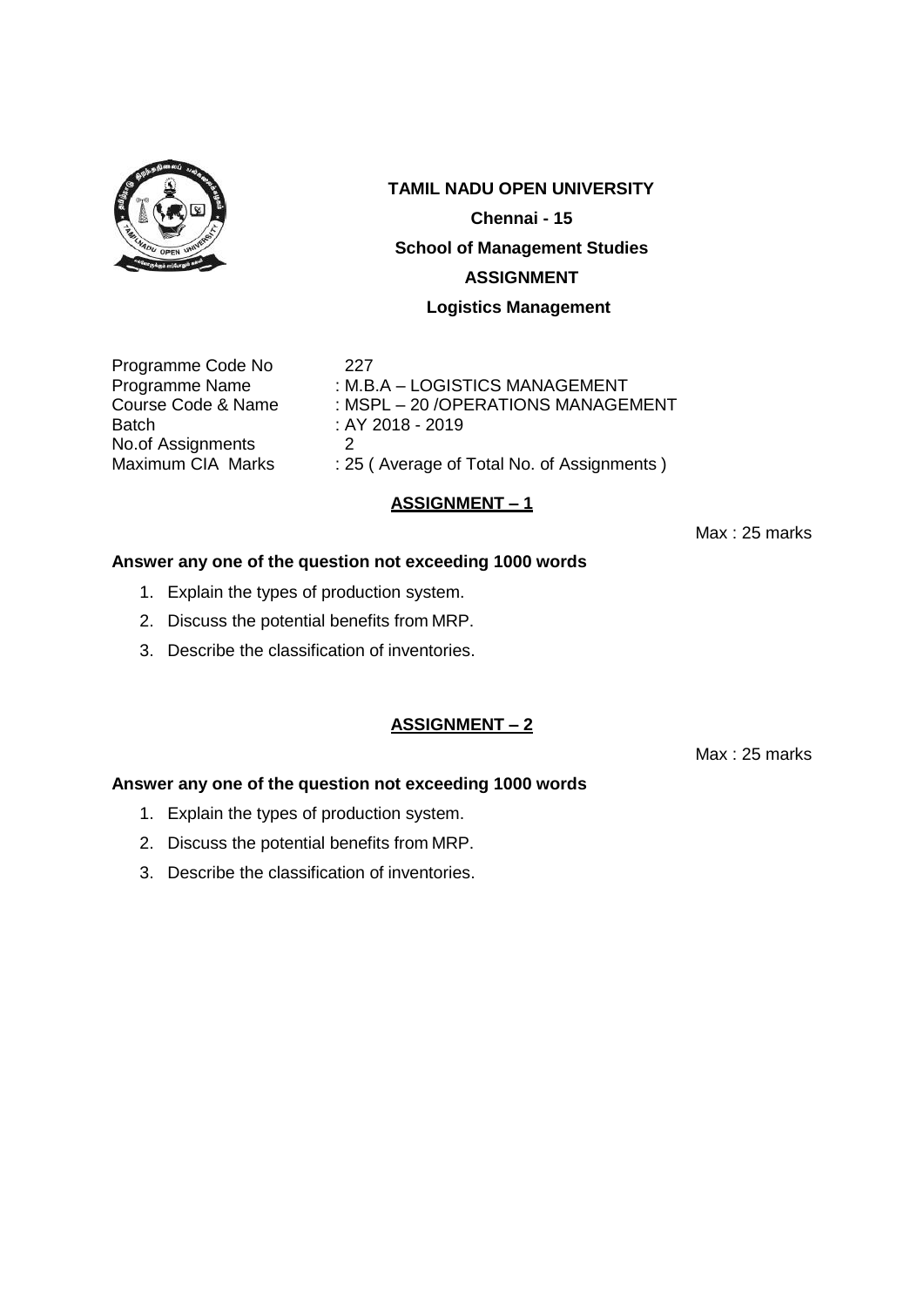

**Chennai - 15**

#### **School of Management Studies**

#### **ASSIGNMENT**

#### **Logistics Management**

Programme Code No 227 Batch : AY 2018 - 2019 No.of Assignments 2<br>Maximum CIA Marks : 25

Programme Name : M.B.A – LOGISTICS MANAGEMENT Course Code & Name : MSPL – 22/ BUSINESS LAWS : 25 ( Average of Total No. of Assignments )

### **ASSIGNMENT – 1**

Max : 25 marks

#### **Answer any one of the question not exceeding 1000 words**

- 1. State the various ways to discharge a contract.
- 2. Explain the types of company meetings.
- 3. Discuss the kinds of Negotiable Instruments used in India.

# **ASSIGNMENT – 2**

Max : 25 marks

- 1. Who is called unpaid seller? Explain his rights.
- 2. Narrate the duties, powers and functions of IRDA.
- 3. Discuss "Monopolies and Restrictive trade practices Act 1969".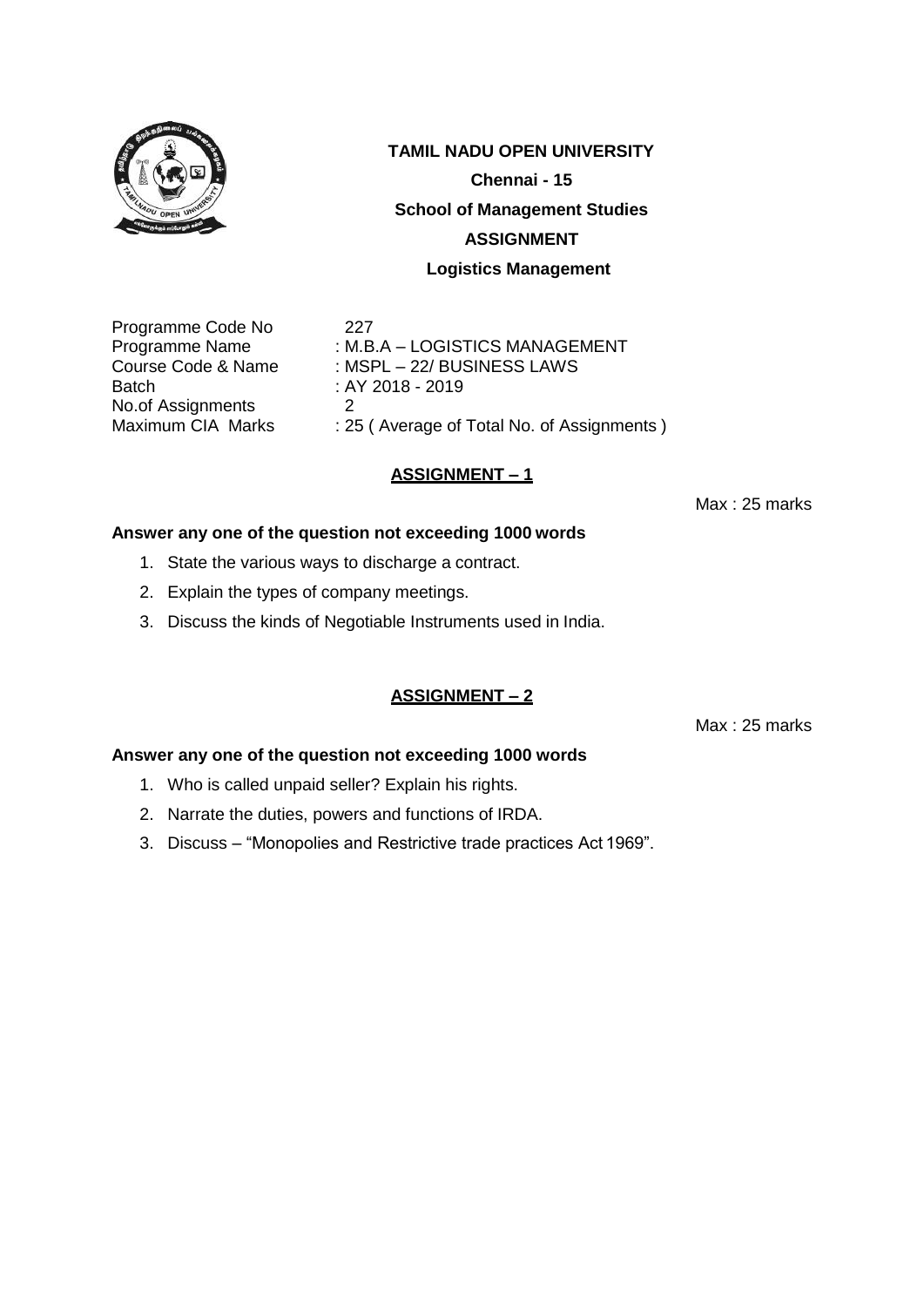

**Chennai - 15**

#### **School of Management Studies**

### **ASSIGNMENT**

### **Logistics Management**

Programme Code No 227 Batch : AY 2018 - 2019 No.of Assignments 2<br>Maximum CIA Marks : 25

Programme Name : M.B.A – LOGISTICS MANAGEMENT Course Code & Name : MSPL – 23/ STRATEGIC MANAGEMENT : 25 ( Average of Total No. of Assignments )

# **ASSIGNMENT – 1**

Max : 25 marks

### **Answer any one of the question not exceeding 1000 words**

- 1. Distinguish between strategic planning and strategic management.
- 2. Discuss the external environmental analysis.
- 3. Explain the types of strategy.

# **ASSIGNMENT – 2**

Max : 25 marks

- 1. Discuss various implementation strategies in Strategic Management.
- 2. What are the quantitative and qualitative tools used for strategy control?
- 3. Discuss Porters approach for globalization in Strategic Management.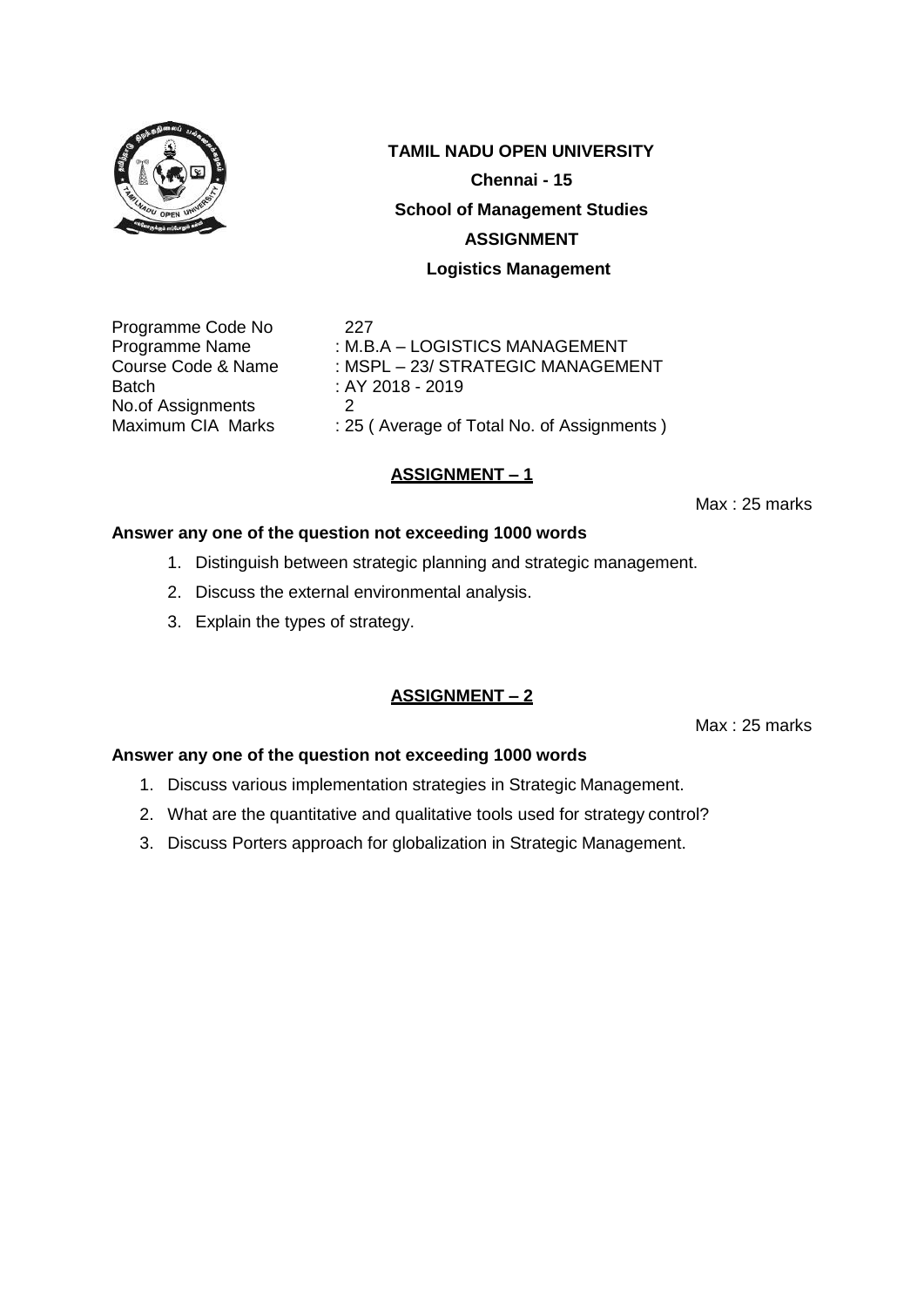

**Chennai - 15**

### **School of Management Studies**

### **ASSIGNMENT**

### **Logistics Management**

Programme Code No 227 Batch : AY 2018 - 2019 No.of Assignments 2<br>Maximum CIA Marks : 25

Programme Name : M.B.A – LOGISTICS MANAGEMENT Course Code & Name : MSPL – 62/ SUPPLY CHAIN MANAGEMENT : 25 ( Average of Total No. of Assignments )

# **ASSIGNMENT – 1**

Max : 25 marks

### **Answer any one of the question not exceeding 1000 words**

- 1. Discuss the major role of information technology in supply chain management.
- 2. Discuss various planning strategies adopted for demand and supply in supply chain management.
- 3. Explain how a reduction in lead time can help a supply chain to reduce safety inventory without hurting product availability.

# **ASSIGNMENT – 2**

Max : 25 marks

- 1. Discuss the impact of E-business in supply chain.
- 2. Highlight the co-ordination of obstacles in a supply chain management.
- 3. Explain the future of information technology in a supply chain.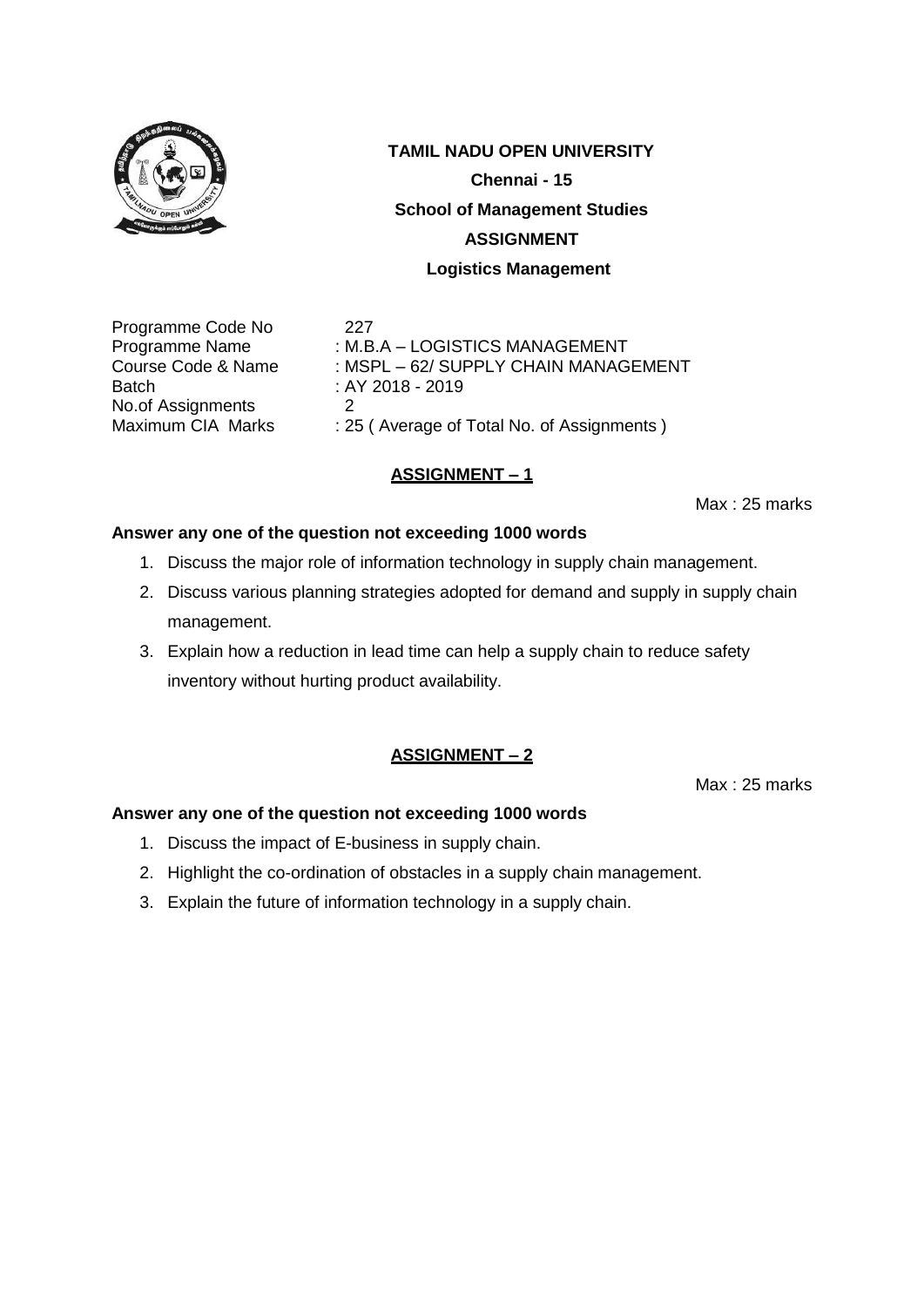

**Chennai - 15**

#### **School of Management Studies**

#### **ASSIGNMENT**

#### **Logistics Management**

Programme Code No 227 Batch : AY 2018 - 2019 No.of Assignments 2<br>Maximum CIA Marks : 25

Programme Name : M.B.A – LOGISTICS MANAGEMENT Course Code & Name : MSPL – 102-LOGISTICS INFORMATION SYSTEMS

: 25 ( Average of Total No. of Assignments )

# **ASSIGNMENT – 1**

Max : 25 marks

### **Answer any one of the question not exceeding 1000 words**

- 1. Explain System Analysis and Design in information system.
- 2. Explain how computer based information systems can enhance marketing function in a firm?
- 3. Can Management Information System be helpful in information organizations? Discuss.

# **ASSIGNMENT – 2**

Max : 25 marks

- 1. Explain the need, characteristics and design of logistics information system.
- 2. Explain the framework within which logistics information system works.
- 3. Differentiate between the strategic, tactical and operational information system.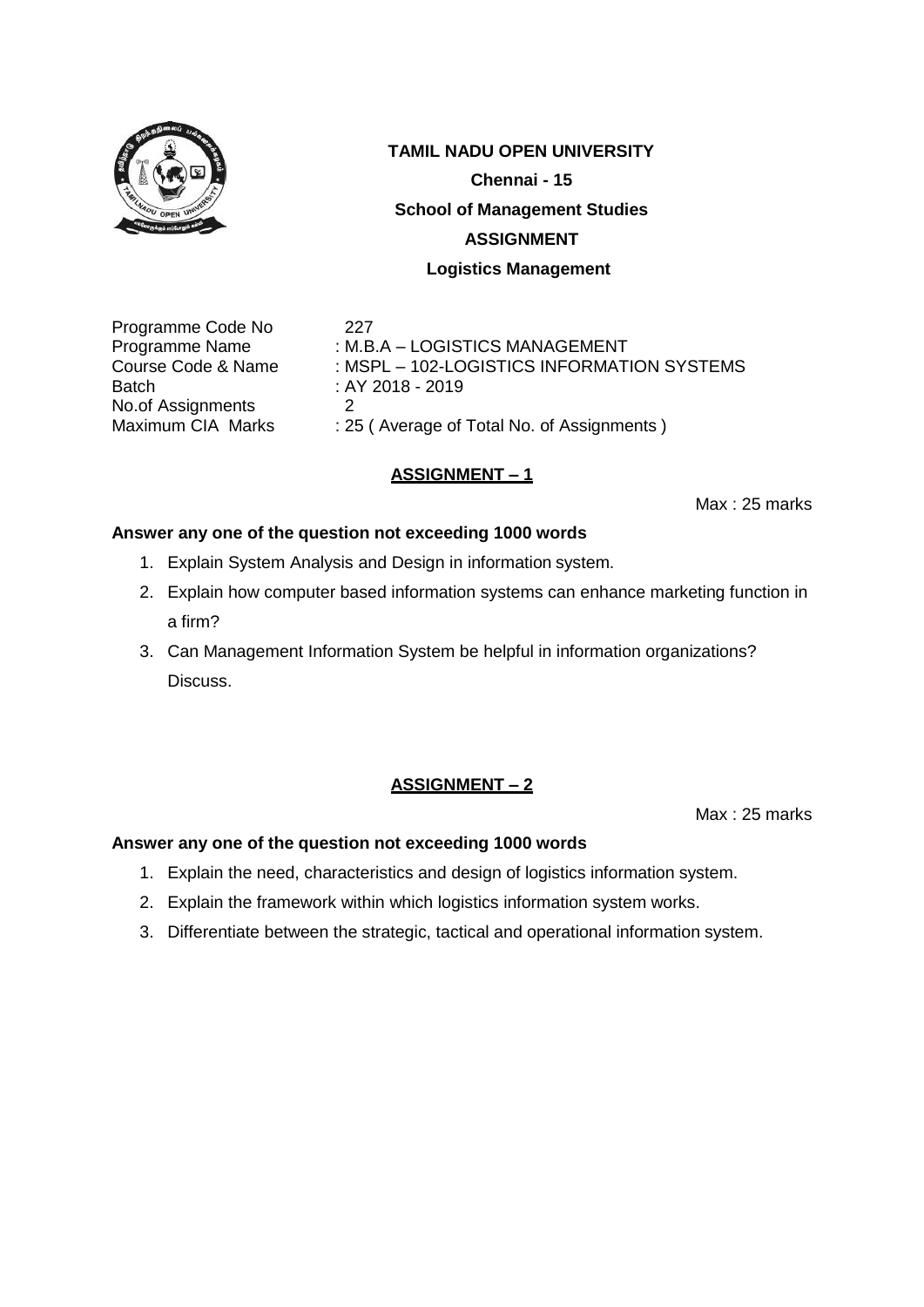

**Chennai - 15**

#### **School of Management Studies**

#### **ASSIGNMENT**

#### **Logistics Management**

Programme Code No 227 Batch : AY 2018 - 2019 No.of Assignments 2<br>Maximum CIA Marks : 25

Programme Name : M.B.A – LOGISTICS MANAGEMENT Course Code & Name : MSPL – 103-CUSTOMER RELATIONSHIP MANAGEMENT

: 25 ( Average of Total No. of Assignments )

# **ASSIGNMENT – 1**

Max : 25 marks

#### **Answer any one of the question not exceeding 1000 words**

- 1. Explain the role of Home delivery channel in retail logistics.
- 2. Explain how to measure customer satisfaction.
- 3. Discuss CRM implementation issues

### **ASSIGNMENT – 2**

Max : 25 marks

- 1. Describe customer retention strategies with example.
- 2. Elaborate the hurdles in Managing Customer Relationship.
- 3. Explain the classification of data analysis in CRM.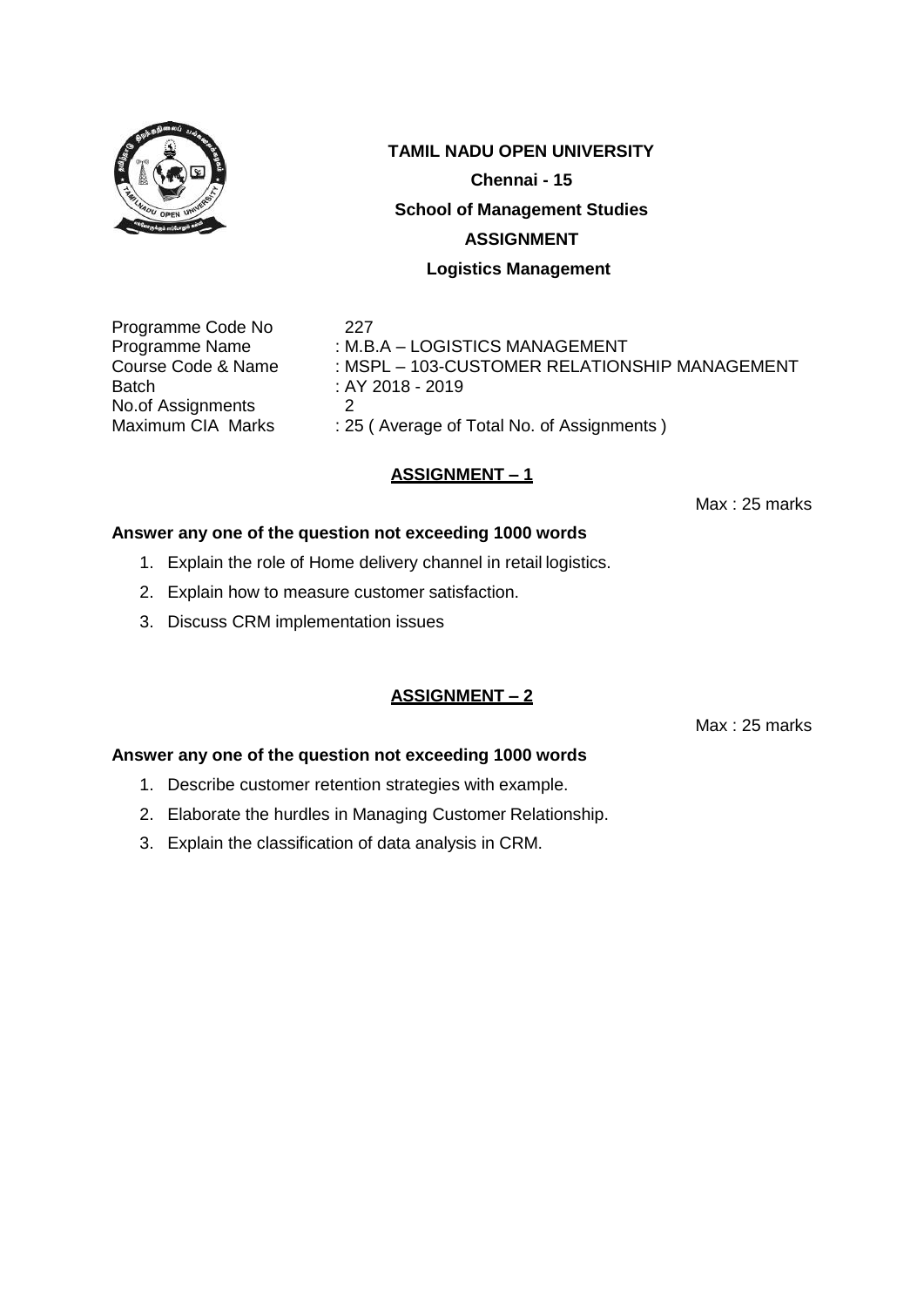

**Chennai - 15**

#### **School of Management Studies**

#### **ASSIGNMENT**

#### **Logistics Management**

Programme Code No 227

Batch : AY 2018 - 2019<br>No. of Assignments 2 No.of Assignments<br>Maximum CIA Marks

Programme Name : M.B.A – LOGISTICS MANAGEMENT<br>Course Code & Name : MSPL – 104- WAREHOUSING AND : MSPL – 104- WAREHOUSING AND CONTRACT LOGISTICS MANAGEMENT : 25 ( Average of Total No. of Assignments )

### **ASSIGNMENT – 1**

Max : 25 marks

#### **Answer any one of the question not exceeding 1000 words**

- 1. Explain the standard operating procedure for a contract logistics.
- 2. Explain the characteristics of ideal warehouse.
- 3. Discuss the mechanics of Inventory Control.

### **ASSIGNMENT – 2**

Max : 25 marks

- 1. Describe application of materials management concept in warehousing.
- 2. Elaborate the Palletized Storage Systems.
- 3. Explain the procedure in pre-cooling of container.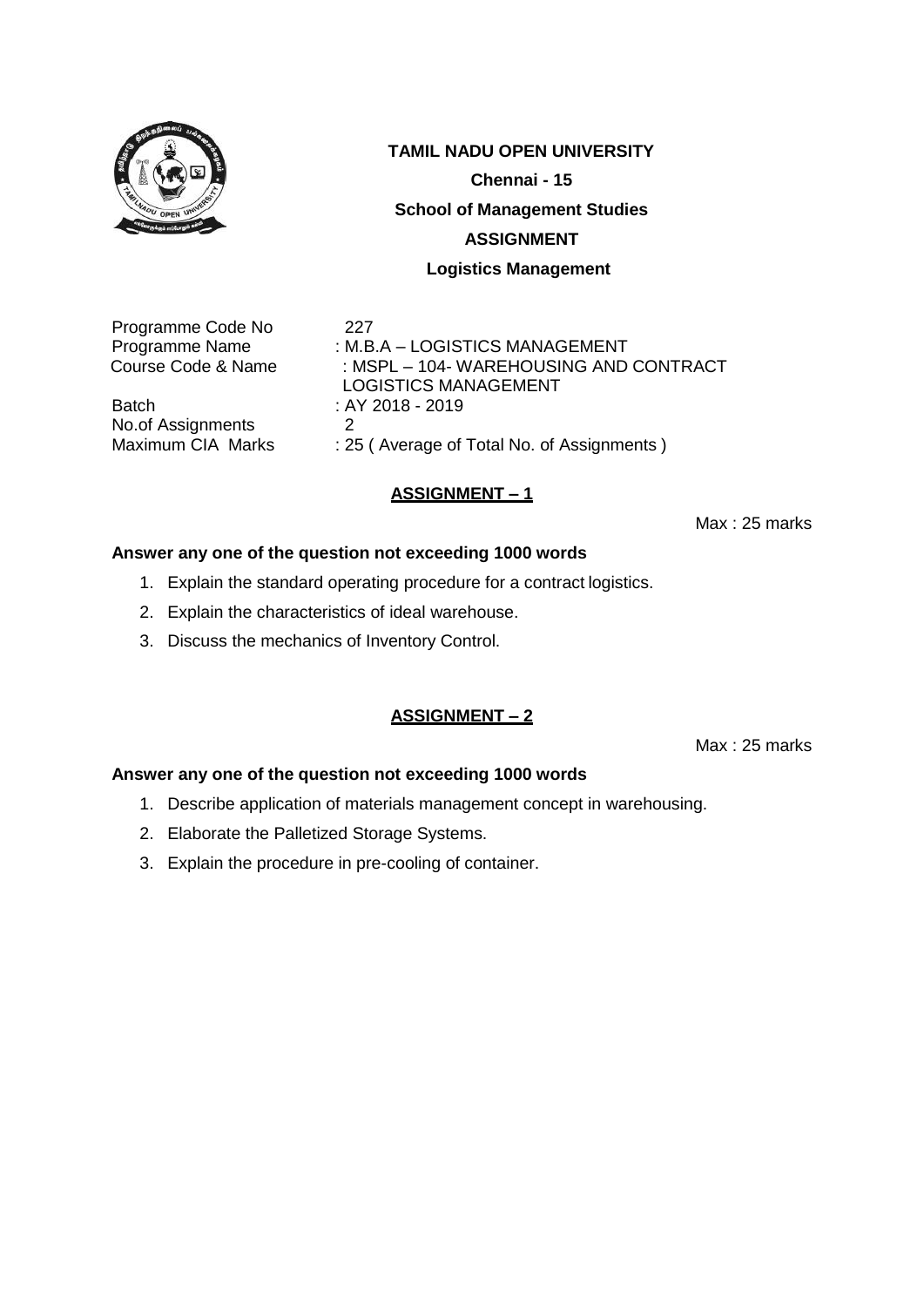

**TAMIL NADU OPEN UNIVERSITY Chennai - 15 School of Management Studies ASSIGNMENT**

**Logistics Management**

Programme Code No 227 Batch : AY 2018 - 2019 No.of Assignments 2<br>Maximum CIA Marks : 29

Programme Name : M.B.A – LOGISTICS MANAGEMENT Course Code & Name : MSPL – 105 - MULTIMODAL TRANSPORT OPERATIONS : 25 ( Average of Total No. of Assignments )

# **ASSIGNMENT – 1**

Max : 25 marks

# **Answer any one of the question not exceeding 1000 words**

- 1. Explain in detail marketing of multimodal transport solutions.
- 2. Bring out the importance of Quality management systems (ISO 9000).
- 3. Explain benchmarking priorities in mapping supply chain process.

# **ASSIGNMENT – 2**

Max : 25 marks

- 1. Discuss about the operators involved in multimodal transportation.
- 2. Explain transportation economies and pricing documentation
- 3. Describe the regulations regarding carriage of dangerous goods by various modes.